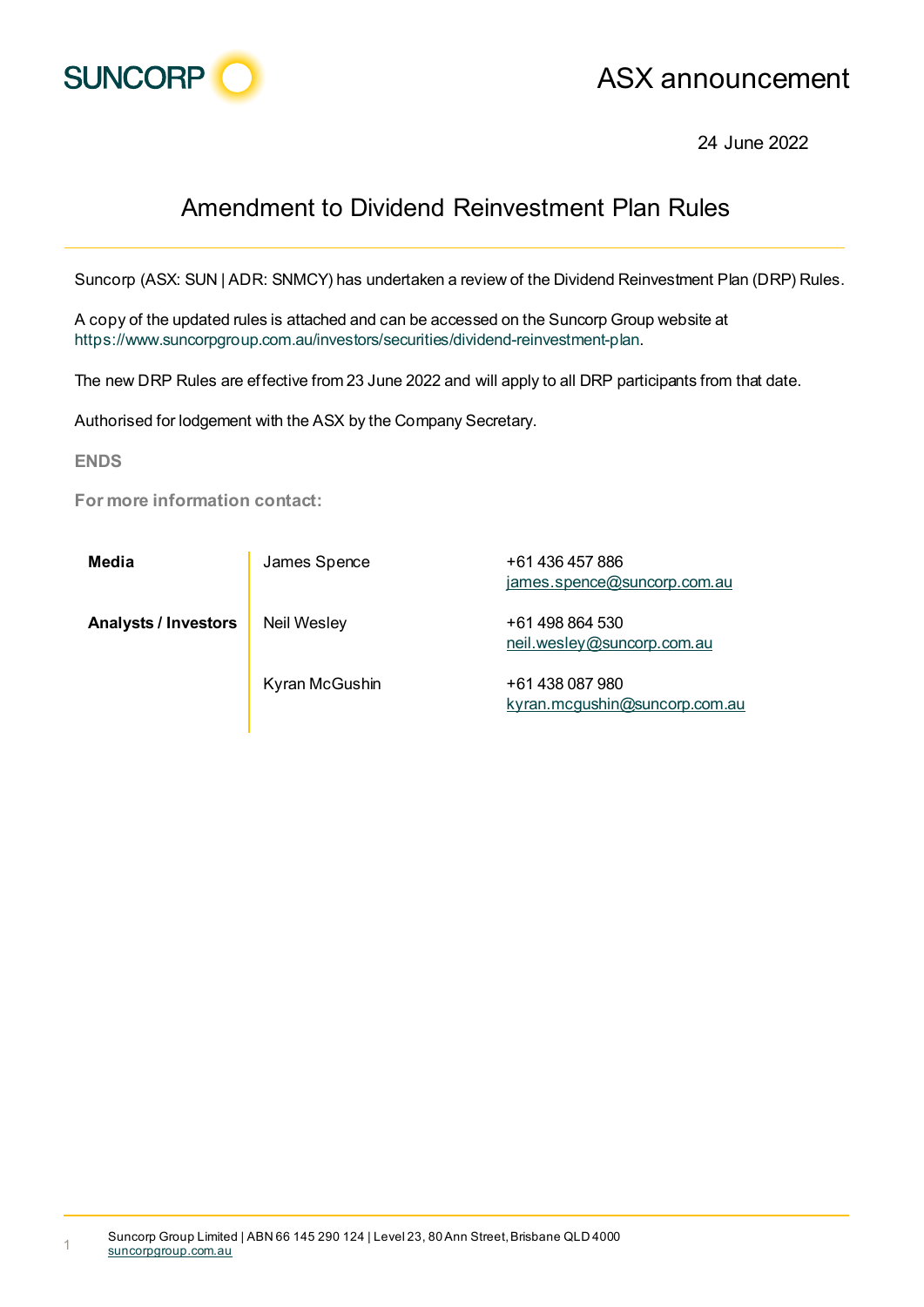# Suncorp Group Limited

Dividend Reinvestment Plan Rules

Effective Date: 23 June 2022

 $\mathbb{R}^2$ 

Suncorp Group Limited ABN 66 145 290 124 Registered office Level 23, 80 Ann Street Brisbane QLD 4000 suncorpgroup.com.au

#### Share Registrar - Link Market Services Limited

- D PO Box A50 Sydney South NSW 1235
- **1300 882 012 (within Australia)**
- **1** +61 2 8767 1219 (outside Australia)
- <sup>t</sup> suncorp@linkmarketservices.com.au
- <del>■</del> https://www.linkmarketservices.com.au

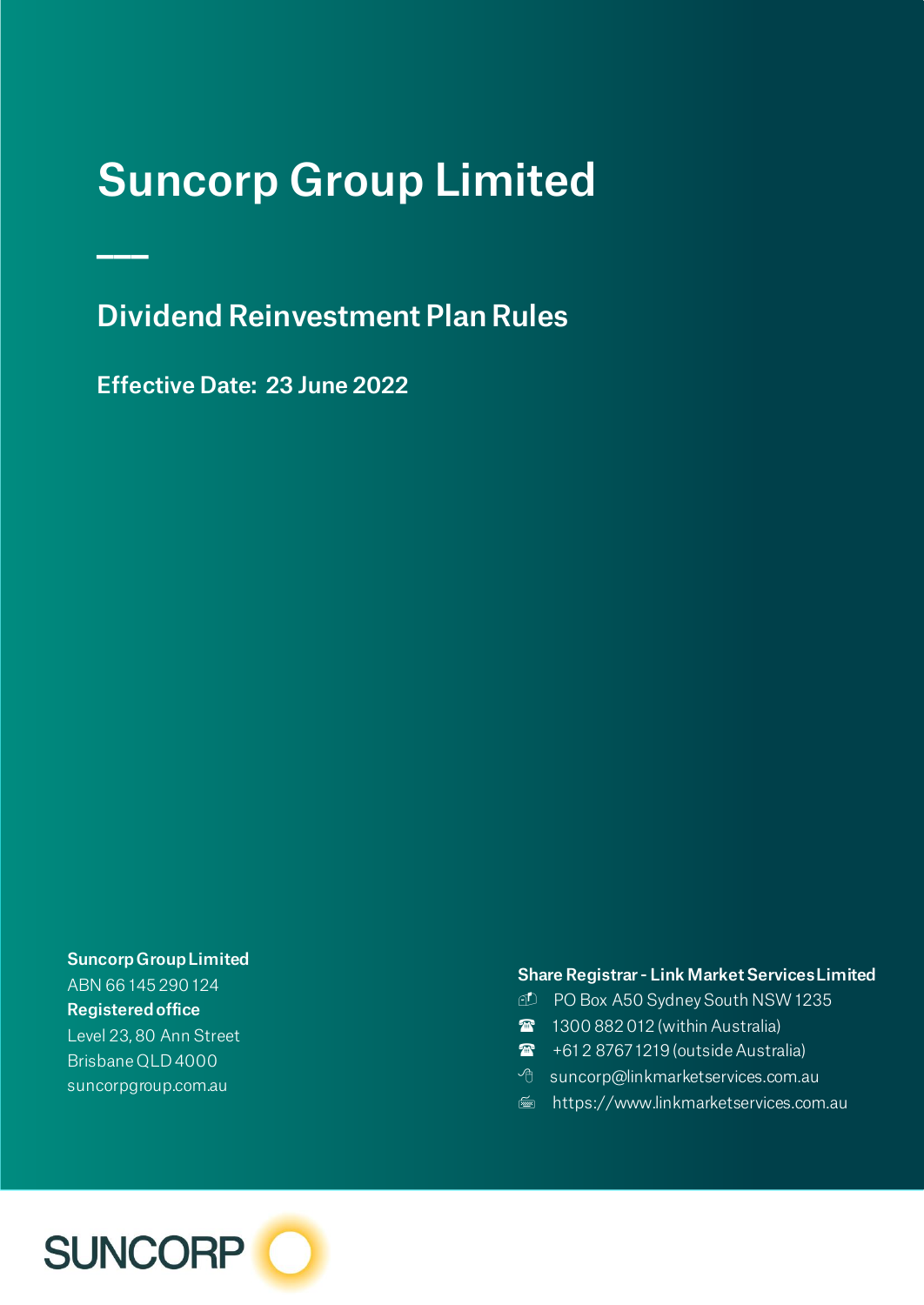## **Contents**

| 1. Summary of the Dividend Reinvestment Plan |  |
|----------------------------------------------|--|
| 2. Rules of the Dividend Reinvestment Plan   |  |

Suncorp Group Limited (Suncorp) is pleased to offer eligible shareholders the opportunity to participate in the company's Dividend Reinvestment Plan (DRP). Each shareholder is responsible for confirming their eligibility to participate in the DRP, including whether or not they may be a nominee for a beneficial holder, and Suncorp is entitled to rely upon statements and representations by a shareholder as to their eligibility.

The DRP provides eligible shareholders with a convenient means of increasing their holding in Suncorp by reinvesting all or part of their dividend in additional fully paid ordinary shares.

If you are an eligible shareholder and you wish to participate in the DRP after reading this document, you can elect to participate:

− By logging into your Portfolio online via the Link Market Services (Link) Investor Centre at [investorcentre.linkmarketservices.com.au](https://investorcentre.linkmarketservices.com.au/Login/Login) and creating a Reinvestment Plan instruction.

If you do not have a Portfolio Login, please click on '*[Register Now](https://investorcentre.linkmarketservices.com.au/OpenAccess/ValidateHolding)'*to create your login. You will need your Shareholder Reference Number (SRN) or Holder Identification Number (HIN) which can be found on your Holding Statement.

When you are logged into your Portfolio, go to '*Reinvestment plans'* on the '*Payments & Tax'* tab and click '*Create instruction'*. Follow the prompts to complete your DRP election; or

By completing and signing a DRP Application or Variation Form and returning it to the Link at the address listed.

The form can be downloaded from the Suncorp Group website at [suncorpgroup.com.au/investors/securities/dividend-reinvestment-plan](http://www.suncorpgroup.com.au/investors/securities/dividend-reinvestment-plan) or you can contact Link to request a copy be posted to you.

- − Via a valid electronic instruction through other means permitted under the DRP Rules.
- If you require further support, please contact Link:
	- D PO Box A50 Sydney South NSW 1235
	- **1300 882 012 (within Australia)**
	- $\mathbf{F}$  +61 2 8767 1219 (outside Australia)
	- suncorp@linkmarketservices.com.au
	- <del>■</del> https://www.linkmarketservices.com.au

Subject to the discretion of the Suncorp Board of Directors (Board), participation in the DRP will commence with the first dividend payment after Suncorp receives and accepts a DRP participation instruction or a duly completed and executed Form, provided it is received by no later than 5.00pm AEST on the business day after the Record Date for determining entitlements to that dividend.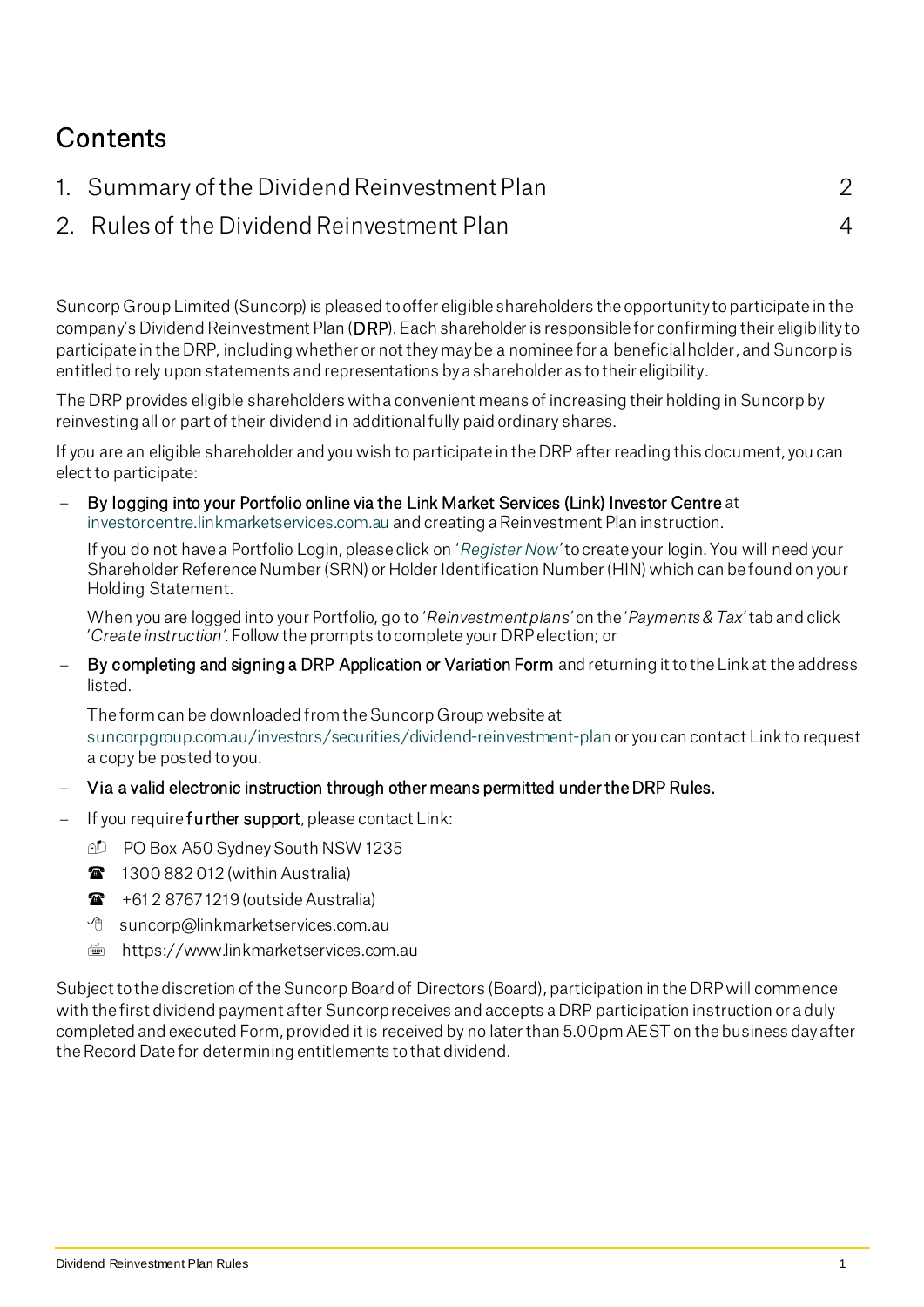### 1. Summary of the Dividend Reinvestment Plan

This section provides a summary of the operation of the DRP. The full terms and conditions of the DRP can be found in the Rules of the Dividend Reinvestment Plan section.

#### 1.1 Highlights of the Dividend Reinvestment Plan

Subject to the DRP Rules, on each dividend payment date, the dividend on participating shares is automatically reinvested in Suncorp shares.

- Shares will be transferred or issued under the DRP at the Allocation Price (as defined in the DRP Rules).
- − You will not have to pay any brokerage, commission, or stamp duty costs.
- Suncorp pays the administrative costs associated with each issue or transfer.
- Shares issued under the DRP will rank equally in all respects with existing fully paid ordinary shares.
- Participation in the DRP is optional. You may join the DRP, vary your participation or withdraw from it at any time.
- − A DRP Statement providing details of your participation is sent to you on the date Shares are issued or transferred under the DRP, or as soon as practically possible after this date.

The Suncorp Board of Directors (Board) may in its absolute discretion, either issue new shares or cause to be acquired existing fully paid ordinary shares on-market by a broker for transfer to shareholders who participate in the DRP.

#### 1.2 Eligibility

- Subject to the Rules of the DRP, participation is limited to any shareholder who holds fully paid ordinary shares, with a registered address in Australia, New Zealand, the United Kingdom or Hong Kong.
- Shares which are held subject to an employee incentive scheme are not eligible to participate in the DRP, unless the relevant scheme does not prohibit shares held under the scheme from participating in a dividend reinvestment plan and the Board resolves to allow such shares to participate in the DRP.

#### 1.3 Participation

Participation in the DRP is entirely at the option of the shareholder subject to any shareholding limitation that may be determined by the Board from time to time. There are two types of participation.

- Full Participation: A shareholder may participate in the DRP in respect of all fully paid ordinary shares registered in the name of that shareholder as at each Record Date for a dividend. Shares issued or transferredunder the DRP will be added to the shares already participating in the DRP.
- Partial Participation: A shareholder may participate in the DRP in respect of a specified number of fully paid ordinary shares which is less than the shareholder's total holding. If part of a shareholder's holding is nominated for participation in the DRP, the balance of the shareholding will receive cash dividends in the normal way.

#### 1.4 Variation to Level of Participation or Withdrawal from the DRP

You may vary your level of participation in the DRP or withdraw from the DRP at any time by any of the methods below:

- By logging into your Portfolio online via the Link Market Services (Link) Investor Centre at [investorcentre.linkmarketservices.com.au](http://www.investorcentre.linkmarketservices.com.au/) and creating a Reinvestment Plan instruction, or
- By completing and signing a DRP Application or Variation Form and returning it to the Link at the address listed, or
- − Via a valid electronic instruction through other means permitted under the DRP Rules.

Further information on each of these options is set out on page 1 of this document.

Subject to the Board's discretion, an instruction or duly completed Form to vary or withdraw from the DRP must be received by no later than 5.00pm AEST on the business day after the Record Date for determining entitlements to the next dividend, for the variation or withdrawal to be effective from and including the next dividend payment.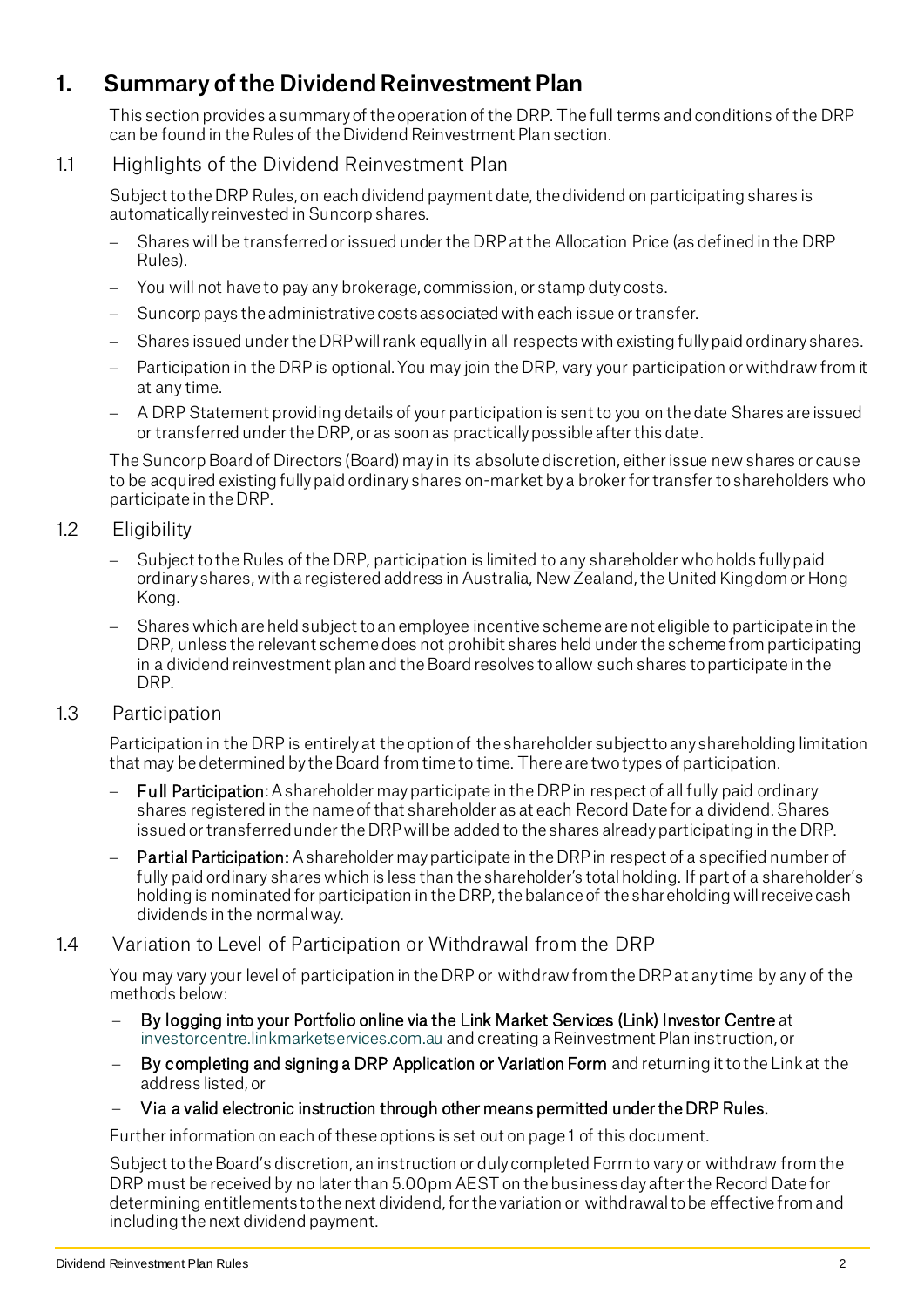#### 1.5 Operation of the DRP

In the operation of the DRP for any dividend, the Board may in its absolute discretion either issue new fully paid ordinary shares or cause existing fully paid ordinary shares to be acquired on-market by a broker for transfer to shareholders who participate in the DRP.

#### 16 Administration Costs

All administration costs of the DRP will be met by Suncorp. No brokerage, commission or other transaction costs will be payable by participants on shares transferred or issued under the DRP and no stamp or other duties, will, under present law, be payable by participants in respect of such shares.

#### 1.7 Allocation Price

Shares will be issued or transferred at a price which is to be the arithmetic average of the daily VWAP (rounded to the nearest cent) of all Suncorp ordinary shares sold on the ASXand Cboe (or such alternative or additional trading platform as the Board may determine from time to time) during the period determined by the Board from time to time, less a discount (if any) determined by the Board from time to time, or such other price as determined by the Board.

#### 1.8 Sale of Shares

Shares participating in the DRP or acquired under the DRP may be sold at any time. When a shareholder with partial participation in the DRP sells shares, the number of shares sold will be deducted first from the non-participating shares and then from participating shares unless Suncorp receives notice to the contrary from the shareholder.

Shares which are sold by a participant or otherwise transferred to a new owner will cease to participate in the DRP on registration of the transfer.

#### 1.9 Taxation

Dividends reinvested under the DRP will be assessable for income tax in the same way as cash dividends. If additional taxation advice is required, professional advice should be sought.

#### 1.10 Calculation of Entitlement

The dividend payable on a participant's shares will be applied in acquiring or subscribing for the maximum whole number of fully paid ordinary shares in Suncorp that may be transferred or issued at the Allocation Price determined in accordance with the rules of the DRP.

#### 1.11 Entitlement Rounding

Where the calculation of the entitlement includes a fraction of a share (remainder), that entitlement will be rounded down to the next whole share. However, if a shareholder continues to participate in the DRP, any remainder will be carried forward and will be added to the next dividend to calculate the number of shares to be acquired at that time. If a shareholder has ceased to participate in the DRP for any reason before the next Record Date, any remainder will be donated to charity. No interest will be payable in respect of any such carried-forward amounts.

#### 1.12 Dividends

Shares transferred or issued under the DRP will rank equally in all respects with existing fully paid ordinary shares.

#### 1.13 Statements

Participants in the DRP will be sent a statement on the date on which shares are issued or transferred under the DRP, or as soon as practically possible after this date, detailing their participation in the DRP.

#### 1.14 Rules

The Rules of the DRP may be varied, suspended,or terminated by the Board at any time and this summary may be updated to reflect the Rules (as varied, suspended or terminated).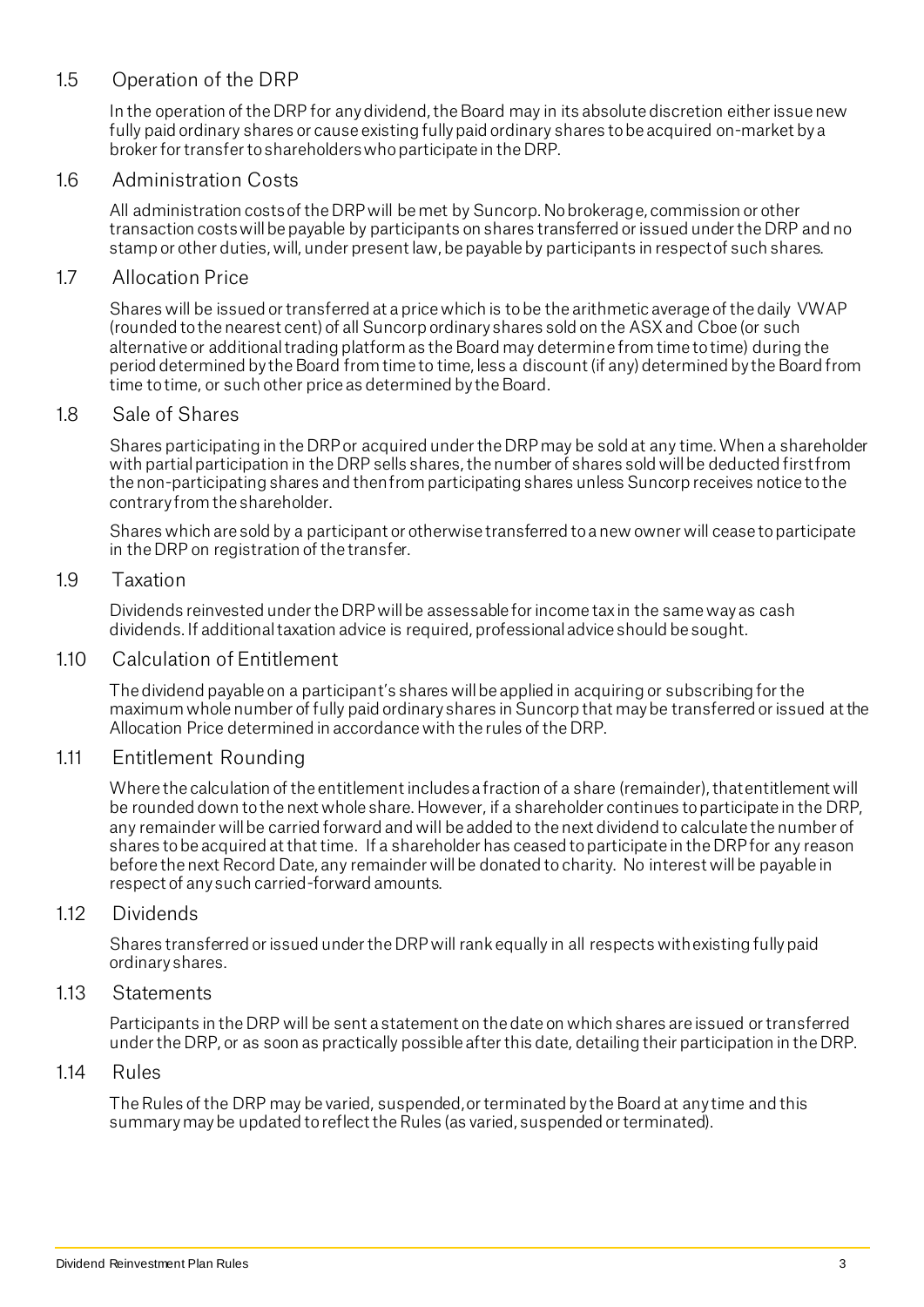## 2. Rules of the Dividend Reinvestment Plan

#### 21 Definitions

In these Rules, unless the context otherwise requires:

Allocation Date means the date at which the shares are allocated, within the period required by the Listing Rules.

Allocation Price means the price at which shares will be transferred or issued under the DRP as calculated in accordance with Clause 2.5., or such other price as determined by the Board.

ASX means ASX Limited ABN 98 008 624 691 or the Australian Securities Exchange, as appropriate.

ASX Market Rules means the market rules that form part of the operating rules of the ASX for the purposes of the Corporations Act (as amended from time to time).

Board means the Board of Directors of Suncorp Group Limited.

Cboe means Cboe Australia Pty Ltd ACN 129 584 667 or the financial market operated by it, as appropriate.

DRP means the Suncorp Dividend Reinvestment Plan the terms of which are set out in these Rules.

Listing Rules means the official listing rules of the ASX.

**Participant** means a shareholder some or all of whose shares are participating in the DRP.

Record Date is as defined in the Listing Rules.

Rules means the rules of the DRP set out in this document, as varied from time to time.

Shares means fully paid ordinary shares in the capital of Suncorp.

Shareholder means a registered holder of Shares.

Suncorp means Suncorp Group Limited ABN 66 145 290 124.

Trading Day is as defined in the Listing Rules.

VWAP means the daily volume weighted average market price of all Shares sold on ASX and Cboe (or such alternative or additional trading platforms as the Board may determine from time to time). The VWAP calculation includes the closing single price auction, but excludes all off-market trades. Offmarket trades include but are not limited to transactions defined in the ASX Market Rules (or other relevant market rules) as: special crossings, crossings prior to the commencement of the open session state, portfolio special crossings, equity combinations, crossings during overnight trading, overseas trades, trades pursuant to the exercise of options over Shares and any other trades that the Board determines to exclude on the basis that the trades are not fairly reflective of supply and demand.

#### 2.2 Participation in the DRP

- a. The DRP is a means by which Shareholders may elect to reinvest all or part of their dividends in additional shares.
- b. Participation in the DRP is subject to these Rules.
- c. Participation is optional and not transferable and is open to each Shareholder unless excluded under these Rules.
- d. Participation in the DRP is limited to Shareholders who hold fully paid ordinaryShares, with a registered address as at the dividend Record Date in Australia, New Zealand, the United Kingdom or Hong Kong.
- e. Shares which are held subject to an employee incentive scheme are not eligible to participate in the DRP, unless the relevant scheme does not prohibit Shares held under the scheme from participating in a dividend reinvestment plan and the Board resolves to allow such Shares to participate in the DRP.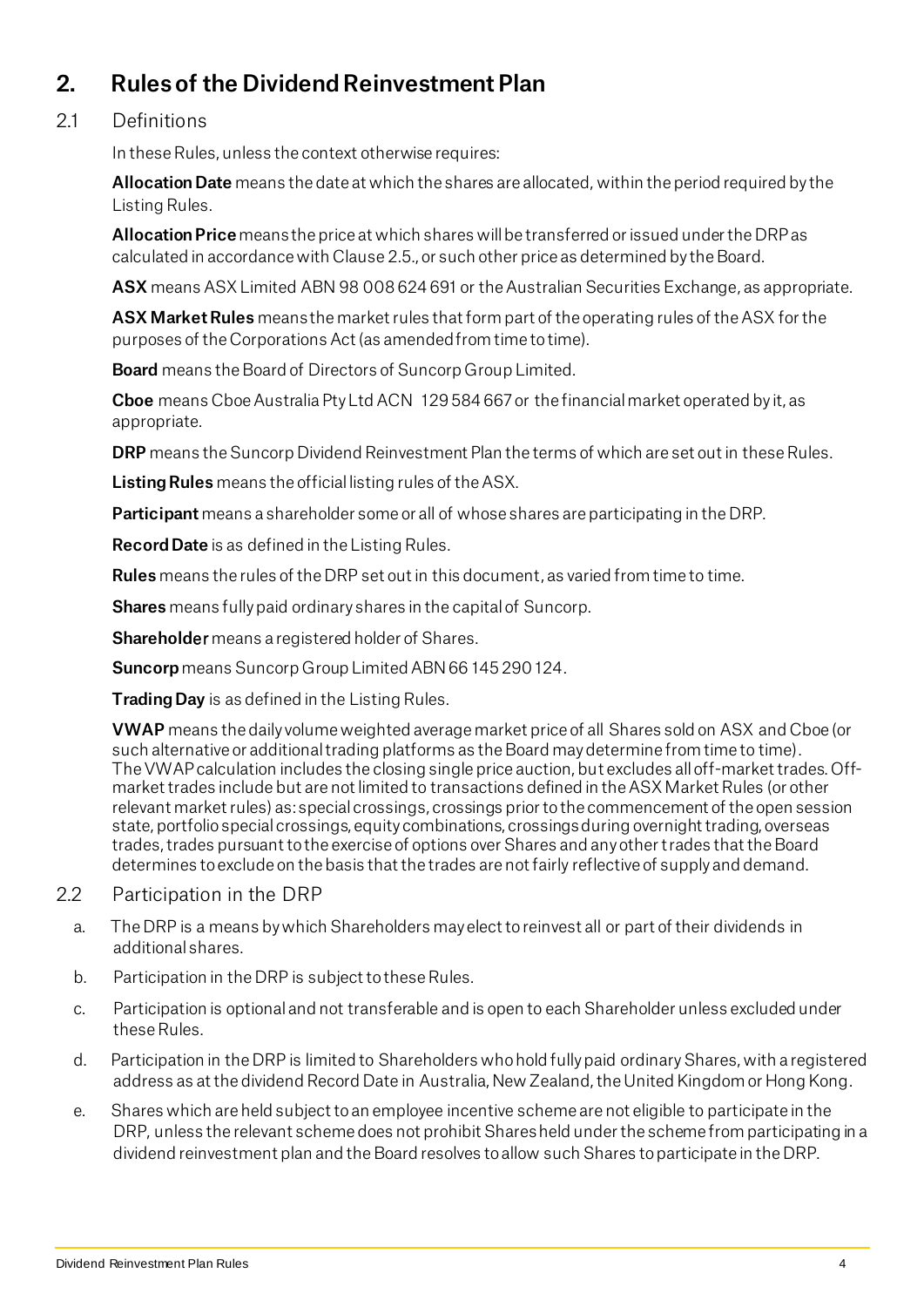- f. The Board may, in its absolute discretion, set a limit on the number of Shares which each Shareholder may nominate to participate in the DRP, and will notify Shareholders of any such limit. Once notified, each Participant's participation in the DRP will be subject to that limit and, to the extent that any Participant's participating Shares exceeds the limit determined by the Board, the number of participating Shares will be reduced to that limit.
- $g.$  If:
	- − the Board determines to impose a limit on the number of Shares which each Shareholder may nominate to participate in the DRP; and
	- a Shareholder holds Shares via a broker in a clearing account (as defined in the Listing Rules) or by a trustee or nominee,

the relevant broker, trustee or nominee will be permitted to participate in the DRP up to such limit in respect of each underlying beneficial holder, subject to these Rules.

- h. The Board is entitled (but not obliged) to refuse a Shareholder's participation in the DRP where that Shareholder has, in the opinion of the Board, split a shareholding or acquired Shares as part of such a split, in order to increase the number of Shares that may be allotted or transferred to that Shareholder or another person under the DRP.
- 2.3 Application to Participate
	- a. Application to participate in the DRP is to be made on the prescribed form:online via th[e Link Investor](https://investorcentre.linkmarketservices.com.au/Login/Login)  [Centre](https://investorcentre.linkmarketservices.com.au/Login/Login) or by completing and returning the Link DRP Application or Variation Form or via a valid electronic instruction through other means permitted under the Rules.
	- b. Upon receipt and acceptance by Suncorp of a duly completed and executed DRP instruction in line with the prescribed form described in Clause 2.3a of these Rules, participation will commence from either the forthcoming Record Date if the electronic instruction or DRPApplication or Variation Form is received by no later than 5.00pm AEST on the business day after that Record Date, or otherwise, the following Record Date.
	- c. The Board may, in its absolute discretion, refuse or accept an application to participate in the DRP, and suspend or withdraw Shares from participation.
	- d. If the Board decides to reject an application for participation in the DRP from an eligible Shareholder, the Shareholder will be informed of the decision in writing within a reasonable time of receipt of the application.
	- e. A Shareholder must lodge a separate instruction or DRP Application or Variation Form for each holding of Shares in relation to which they wish to participate in the DRP.

#### 2.4 Degree of Participation

- a. Participation may be either full or partial.
- b. Under full participation, all Shares registered in the Participant's name from time to time, including Shares issued pursuant to the DRP, will be subject to the DRP, subject to any limit imposed in accordance with Clause 2.2(f) and these Rules. If a Shareholder wants to participate in the DRP in respect of all of their shares, the Shareholder must:
	- − complete a full DRP instruction online via th[e Link Investor Centre](https://investorcentre.linkmarketservices.com.au/Login/Login); or
	- − lodge a duly completed and executed DRP Application or Variation Form electing full participation; or
	- − provide a valid electronic instruction through other means permitted under the Rules and indicate full DRP participation.
- c. Under partial participation, only that number of Shares as specified in the partial DRP election instruction online via the Link Investor Centre, a DRP Application or Variation Form by the Shareholder or via valid electronic instruction through other means permitted under the Rules (being less than the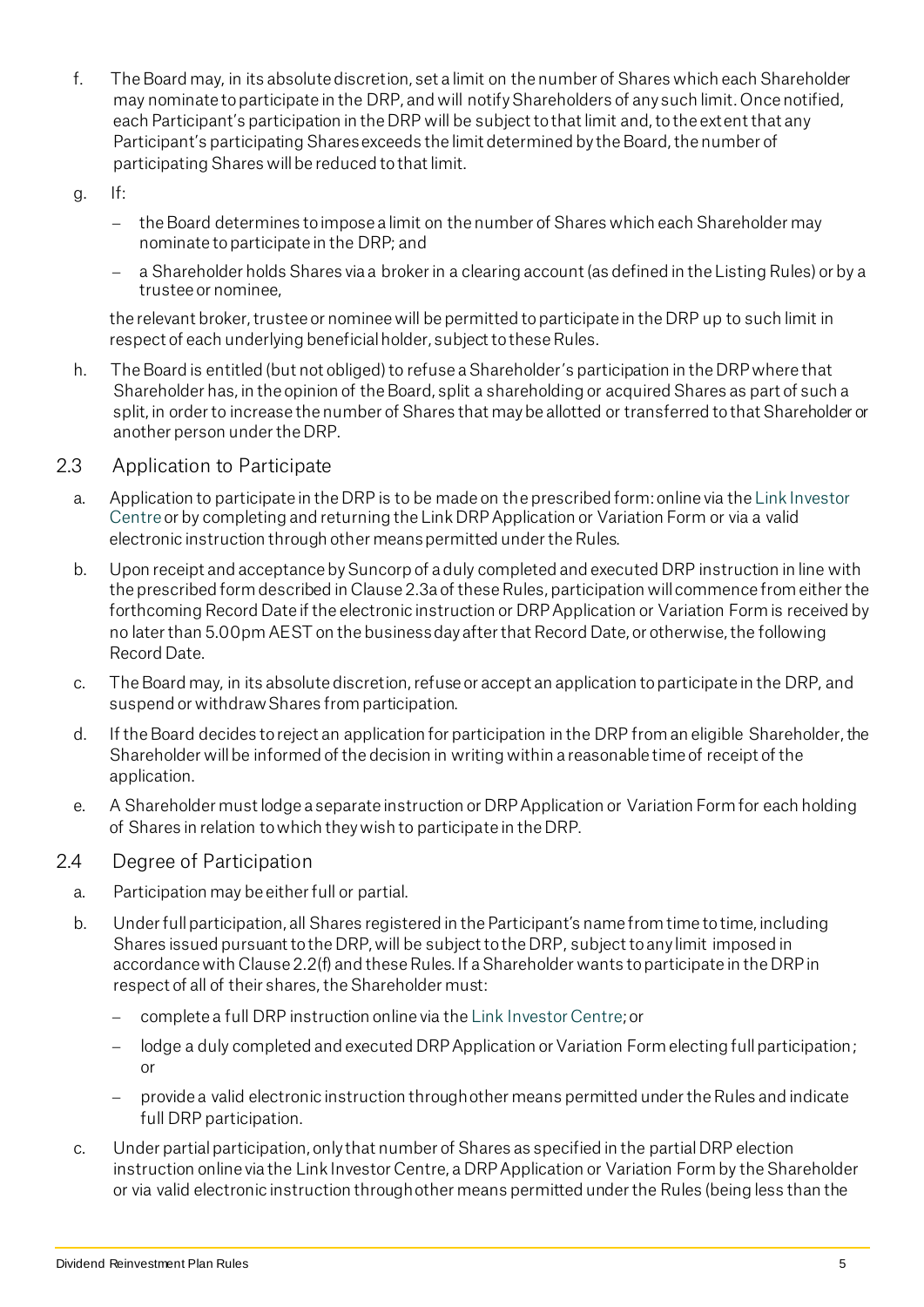Shareholder's total shareholding) willbe subject to the DRP, subject to any limit in accordance with these Rules.

d. If at the relevant Record Date, the number of Shares held by the Participant is less than the number of Shares the Participant has specified for participation in their DRPinstruction then the provisions of the DRP in respect of that dividend payment will apply to the lesser number of Shares.

Where a Shareholder is a partial Participant, all Shares subsequently acquired by the Shareholder, whether under the DRP or otherwise, will not increase the Shareholder's partial DRP election.

If a DRP Application or Variation Form or other instruction does not indicate the level of participation in the DRP, it will be deemed to be an application for full participation.

#### 2.5 Operation of the DRP

- a. Each dividend which is payable to a Participant in respect of Shares subject to the DRP and which is available for payment to the Participant will be applied on the Participant's behalf in acquiring or subscribing for additional Shares other than a dividend which the Board in its absolute discretion, determines will not be so applied.
- b. The Board in its absolute discretion will determine with respect to the operation of the DRP for any dividend whether to issue new Shares or to cause a broker to arrange the purchase and transfer of existing Shares to a Participant, or to apply a combination of both options, to satisfy the obligations of Suncorp under these Rules.
- c. If the Board determines to cause the purchase and transfer of Shares to Participants, the Shares may be acquired through a broker on-market in such manner as the Board considers appropriate.
- d. Suncorp will, in respect of each dividend payable to a Participant:
	- − determine the amount of the dividend payable (less withholding tax if applicable) in respect of that Participant's Shares subject to the DRP
	- add to that amount an amount equal to the remainder (if any) from the immediately preceding dividend paid in respect of that Participant's Shares subject to the DRP at that time
	- − determine the maximum number of additional Shares which may be acquired under the DRP by dividing the amount of dividend payable to the Participant, plus the remainder (if any) from the immediately preceding dividend paid, by the Allocation Price, rounded down to the next whole Share and
	- − on behalf and in the name of the Participant, issue or cause a broker to purchase and transfer that number of additional Shares.
- e. The remainder for a particular dividend payable to a Participant is equal to the dividend payable to the Participant in respect of the Participant's Shares subject to the DRP, plus the remainder (if any) from the immediately preceding dividend paid in respect of that Participant's Shares subjectto the DRP at that time and which has not been applied towards the issue or acquisition of Shares under the DRP.The remainder (if any) will be retained by Suncorp and applied in accordance with these Rules.
- f. The Shares will be transferred or issued under the DRP at the Allocation Price, which will be the arithmetic average of the daily VWAP (rounded to the nearest cent) during the period determined by the Board from time to time less a discount (if any) determined by the Board from time to time, or such other price as determined by the Board.
- g. The VWAP referred to above will be calculated by the Board or another suitable person nominated by the Board, by reference to information the Board approves for the purpose from time to time. The determination by the Board or some other person nominated by the Board of the Allocation Price will be binding on all Participants.
- h. If there is a remainder for a particular dividend payable to a Participant and the Participant ceases to participate in the DRP for any reason prior to the next Record Date, (including as a result of the termination of the DRP), then the Participant will be taken to have irrevocably directed Suncorp to donate that amount, on behalf of the Participant, to one or more registered charities, as determined by the Board from time to time. Participants will not be issued with a receipt in connection with any donations made under this Clause.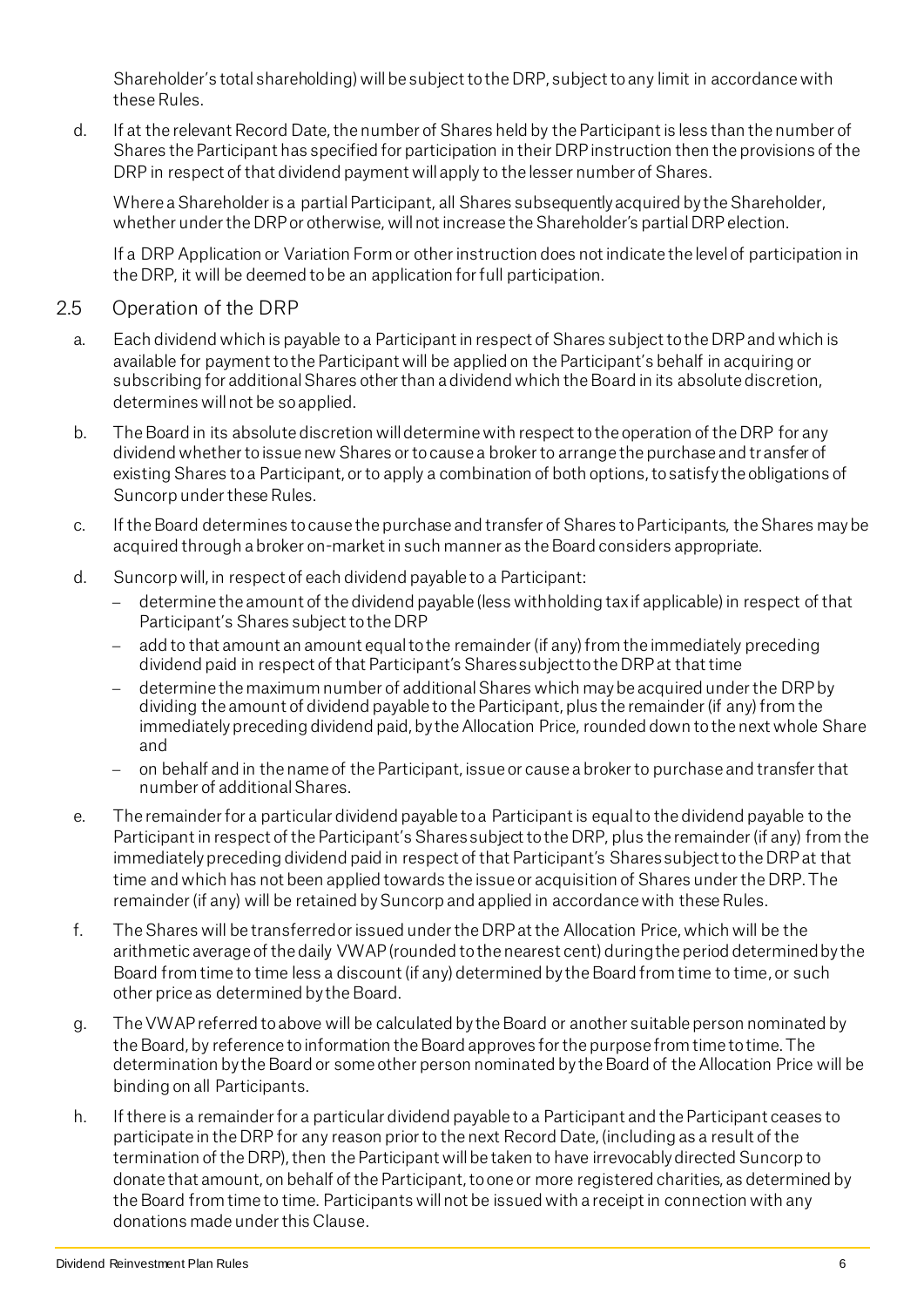i. The Board may, in its absolute discretion, choose to partially or fully underwrite the DRP in respect of any dividend with one or more underwriters.

#### 2.6 Shares to be issued under the DRP

Shares issued under the DRP will be issued within the time period required by the Listing Rules and, from the date of issue, will rank equally in all respects with existing Shares.

#### 2.7 Participation Costs

No brokerage, commission, or other transaction costs will be payable by Participants in respect of Shares transferred or issued under the DRP and no stamp or other duties will be payable, under present law, by Participants in respect of Shares transferred or issued under the DRP.

#### 2.8 DRP Statements

On the date Shares are issued or transferred under the DRP, or as soon as practically possible after this date, Suncorp will send each Participant a statement, as at the relevant dividend payment date, that complies with sub-division 202-E of the Income Tax Assessment Act 1997, which states:

- − the total number of Shares entitled to the dividend payment at the Record Date
- − the total number of participating Shares
- − the amount of dividend payable to the Participant in respect of the participating Shares at the Record Date
- − the number of Shares that Suncorp has issued or caused to be transferred to the Participant under the DRP
- − the date on which the issue or transfer of those Shares has occurred
- − whether or not there is a franking credit on an amount specified on the dividend
- the franking percentage for the dividend
- − the amount of any withholding tax that has been deducted from the dividend by Suncorp or any other amount that Suncorp is entitled to retain or withhold, and
- − such other information that the Board may decide.
- 2.9 Variation or Termination of Participation
	- a. Subject to Clause 2.13, a Participant may at any time give written notice to Suncorp online via the Link Investor Centre, via a valid electronic instruction or through other means permitted under the Rules, or via the prescribed DRP Application or Variation Form:
		- increasing or decreasing the number of Shares participating in the DRP or
		- − terminating participation in the DRP.

Subject to Clause 2.2, the alteration or termination takes effect from the next Record Date.

- b. Subject to Clause 2.13b, if a Participant increases the level of participation in the DRP to full participation, all of the Participant's Shares as at the date of the instruction or DRP Application or Variation Form and all Shares subsequently acquired by the Participant (including Shares transferred or issued under the DRP) will participate in the DRP.
- c. Subject to Claus 2.13b, if a Participant increases or decreases the level of participation in the DRP to below full participation only that number of Shares specified in the instruction or DRP Application or Variation Form will participate in the DRP and no Shares subsequently acquired by the Participant (including Shares transferred or issued under the DRP) will participate in the DRP unless the Participant elects to vary their level of participation in the DRP to include those Shares by completing and sending a further instruction or DRP Application or Variation Form.
- d. If a Participant dies, participation in the DRP will be terminated upon receipt by Suncorp of written notice of the death. If a Participant is declared bankrupt or is wound up, participation in the DRP will be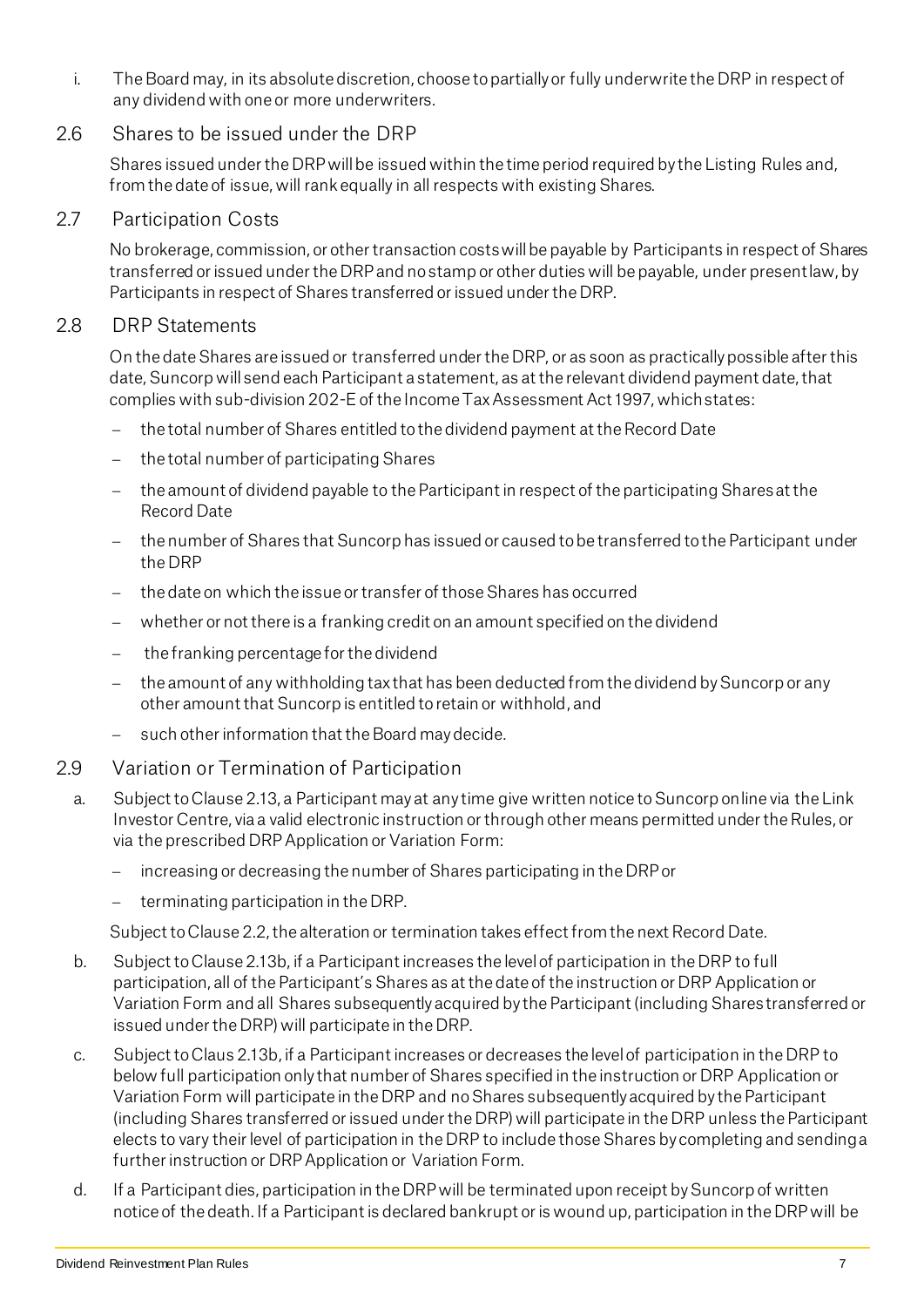terminated upon receipt by Suncorp of a notification of bankruptcy or winding up from the Participant or the Participant's trustee in bankruptcy or liquidator, as the case may be. The death, bankruptcy or winding up of one or more joint holders will not automatically terminate participation.

- e. The Board may determine that Shareholders can lodge DRP Application or Variation Forms electronically, either through Suncorp's website or via Suncorp's Share Registrar or a valid electronic instruction through other means permitted under the Rules. Any instruction or DRP Application or Variation Forms lodged electronically must comply with the terms and conditions of the relevant facility.
- 2.10 Reduction or Termination of Participation where no notice is given
	- a. Where all of a Participant's Shares are subject to the DRP and the Participant disposes of part of those Shares then, unless the Participant advises Suncorp otherwise, the remaining Shares held by the Participant will continue to participate in the DRP.
	- b. Where some of a Participant's Shares are subject to the DRP and the Participant disposes of part of that shareholding, then unless the Participant advises Suncorp otherwise, the Shares disposed of will be deemed to be Shares not participating in the DRP. If the number of Shares disposed of is more than the number of the Participant's Shares not participating in the DRP, the disposal will be deemed to include all the Participant's shareholding not participating in the DRP, and the balance (if any) will be attributed to Shares participating in the DRP.
	- c. Shares which are sold by a Participant or otherwise transferred to a new owner will cease to participate in the DRP upon registration of the transfer.
- 2.11 Variation, Suspension and Termination of the DRP
	- a. The DRP may be varied, suspended, re-commenced or terminated by the Board at any time in the Board's absolute discretion. The variation, suspension, re-commencement or termination will take effect upon the date specified by the Board. A variation, suspension, re-commencementor termination of the DRP will not be invalidated by the accidental omission to give notice of the variation, suspension, recommencementor termination to a Shareholder and will not give rise to any liability on the part of, or right or action against, the Board or Suncorp.
	- b. Any suspension under Clause 2.11a will continue until such time as the Board resolves to recommence or terminate the DRP. If the DRP is recommenced, elections as to participation in respect to the previously suspended DRP will be valid and have full force and effect in accordance with these Rules for the purposes of the DRP. The date and conditions of the recommencement (including any directions as to Shares recommencing to participate in the DRP) shall be notified to Shareholders.
	- c. Upon variation of the DRP, Participants will continue to participate under the varied DRPunless a valid election instruction to the contrary is received via any of the approved methods set out in these Rules.

#### 2.12 Securities Exchange Listing

Where additional Shares are issued pursuant to these Rules, Suncorp will apply from time to time (as issues of Shares are made) for the Shares issued under the DRP to be quoted on the official list of the ASX.

#### 2.13 Application and Notices

- a. Notice of dividend elections may be lodged via th[e Link Investor Centre](https://investorcentre.linkmarketservices.com.au/Login/Login) or via electronic message validly sent to Link from the operating system used by the ASX, and, if the Board determines, other platforms or systems on which Shares may be traded. Any notice lodged electronically must comply with the applicable terms and conditions of the electronic lodgment facility.
- b. Applications and notices to Suncorp other than those received via approved electronic means set out in 2.13a, must be in writing and in accordance with the prescribed forms.Where Shares are held jointly, all joint Shareholders must sign the relevant application or notice.

The applications and notices will be effective upon receipt by Suncorp subject to these Rules and in the case of applications, acceptance by Suncorp.